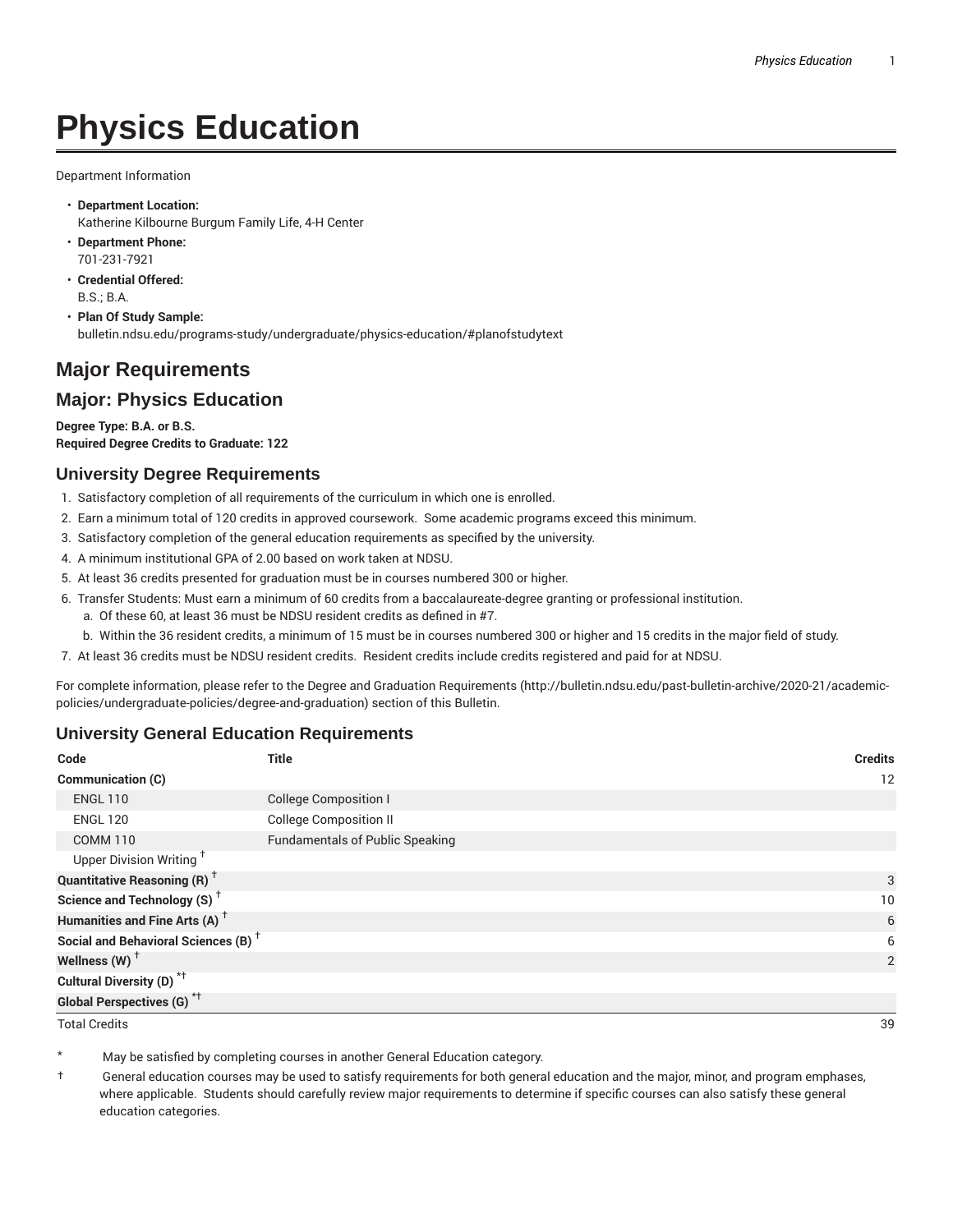• A list of university approved general education courses and administrative policies are available here (http://bulletin.ndsu.edu/past-bulletinarchive/2020-21/academic-policies/undergraduate-policies/general-education/#genedcoursestext).

### **Major Requirements**

| Code                                             | <b>Title</b>                                                                                              | <b>Credits</b> |  |  |
|--------------------------------------------------|-----------------------------------------------------------------------------------------------------------|----------------|--|--|
| <b>Teaching Specialty Requirements</b>           |                                                                                                           |                |  |  |
| <b>BIOL 124</b><br>& BIOL 100L                   | <b>Environmental Science</b><br>and Non-Majors Biology Lab                                                | 4              |  |  |
| <b>BIOL 150</b><br>& 150L                        | General Biology I<br>and General Biology I Laboratory                                                     | 4              |  |  |
| 8<br>Pick an introductory chemistry sequence:    |                                                                                                           |                |  |  |
| Sequence A:                                      |                                                                                                           |                |  |  |
| <b>CHEM 121</b><br>& 121L                        | <b>General Chemistry I</b><br>and General Chemistry I Laboratory                                          |                |  |  |
| <b>CHEM 122</b><br>& 122L                        | <b>General Chemistry II</b><br>and General Chemistry II Laboratory                                        |                |  |  |
| Sequence B:                                      |                                                                                                           |                |  |  |
| <b>CHEM 150</b><br>& CHEM 160                    | Principles of Chemistry I<br>and Principles of Chemistry Laboratory I                                     |                |  |  |
| <b>CHEM 151</b><br>& CHEM 161                    | Principles of Chemistry II<br>and Principles of Chemistry Laboratory II                                   |                |  |  |
| <b>ENGL 324</b>                                  | Writing in the Sciences (May satisfy general education category C)                                        | 3              |  |  |
| <b>GEOL 105</b>                                  | <b>Physical Geology</b>                                                                                   | 4              |  |  |
| & 105L                                           | and Physical Geology Lab (May satisfy general education category G)                                       |                |  |  |
| Select one of the following two Algebra Courses: |                                                                                                           | 3              |  |  |
| <b>MATH 129</b>                                  | Basic Linear Algebra                                                                                      |                |  |  |
| <b>MATH 329</b>                                  | Intermediate Linear Algebra                                                                               |                |  |  |
| <b>MATH 165</b>                                  | Calculus I (May satisfy general education category R)                                                     | 4              |  |  |
| <b>MATH 166</b>                                  | Calculus II                                                                                               | 4              |  |  |
| <b>MATH 265</b>                                  | Calculus III                                                                                              | 4              |  |  |
| <b>MATH 266</b>                                  | Introduction to Differential Equations                                                                    | 3              |  |  |
| <b>PHYS 110</b>                                  | <b>Introductory Astronomy</b>                                                                             | 3              |  |  |
| <b>PHYS 171</b>                                  | Introductory Projects in Physics                                                                          | 1              |  |  |
| <b>PHYS 251</b><br>& 251L<br>& 251R              | <b>University Physics I</b><br>and University Physics I Laboratory<br>and University Physics I Recitation | 6              |  |  |
| <b>PHYS 252</b>                                  | University Physics II                                                                                     | 6              |  |  |
| & 252L<br>& 252R                                 | and University Physics II Laboratory<br>and University Physics II Recitation                              |                |  |  |
| <b>PHYS 350</b>                                  | <b>Modern Physics</b>                                                                                     | 3              |  |  |
| <b>PHYS 355</b>                                  | Classical Mechanics (or PHYS 330: Intermediate Mechanics (MSUM))                                          | 3              |  |  |
| <b>PHYS 361</b>                                  | Electromagnetic Theory (or PHYS370: Electromagnetic Theory (MSUM))                                        | 3              |  |  |
| <b>PHYS 411</b>                                  | <b>Optics for Scientists &amp; Engineers</b>                                                              | 4              |  |  |
| & 411L                                           | and Optics for Scientists and Engineers Lab                                                               |                |  |  |
| <b>PHYS 462</b>                                  | <b>Thermal and Statistical Physics</b>                                                                    | 3              |  |  |
| <b>Professional Education Requirements</b>       |                                                                                                           |                |  |  |
| <b>EDUC 321</b>                                  | Introduction to Teaching                                                                                  | 3              |  |  |
| <b>EDUC 322</b>                                  | <b>Educational Psychology</b>                                                                             | 3              |  |  |
| <b>EDUC 451</b>                                  | Instructional Planning, Methods and Assessment                                                            | 3              |  |  |
| <b>EDUC 481</b>                                  | Classroom Practice Methods of Teaching I: (Science)                                                       | 3              |  |  |
| <b>EDUC 482</b>                                  | Classroom Practice/Methods of Teaching II: (Science)                                                      | 3              |  |  |
| <b>EDUC 485</b>                                  | <b>Student Teaching Seminar</b>                                                                           | 1              |  |  |
| <b>EDUC 486</b>                                  | Classroom Management for Diverse Learners                                                                 | 3              |  |  |
| <b>EDUC 487</b>                                  | <b>Student Teaching</b>                                                                                   | 9              |  |  |